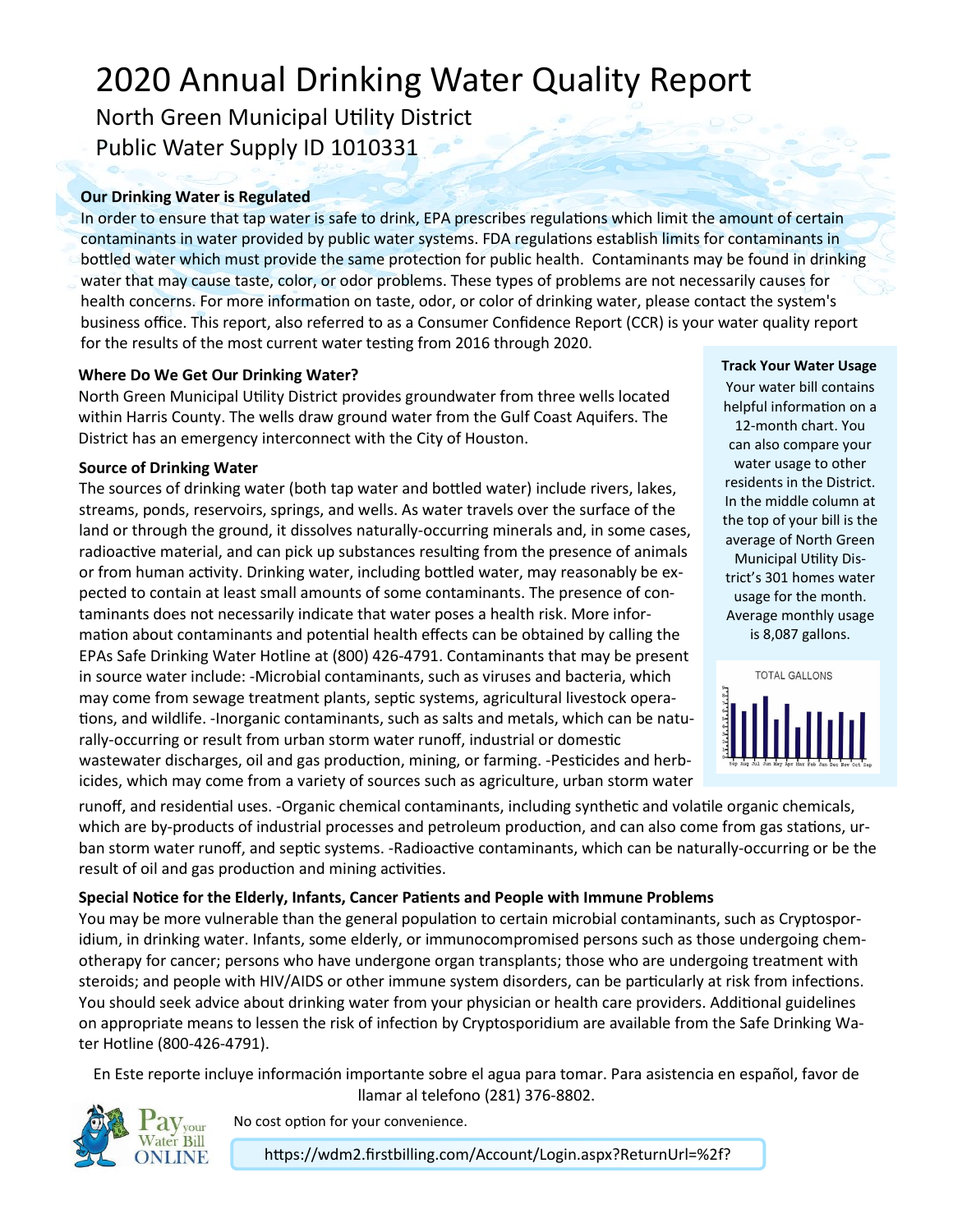### **Water Sample Results**

TCEQ completed an assessment of your source water, and results indicate that some of our sources are susceptible to certain contaminants. The sampling requirements for your water system is based on this susceptibility and previous sample data. Any detections of these contaminants will be found in this Consumer Confidence Report. For more information on source water assessments and protection efforts in our system contact Water District Management at (281) 376-8802.

#### **Table Information**

The tables below and on the following pages contain chemical constituents which have been detected in your drinking water. The Texas Commission on Environmental Quality (TCEQ) and Environmental Protection Agency (EPA) require water systems to test for up to 97 constituents. Only five regulated constituents were detected in 's drinking water, none of which exceeded the MCL or MCLG.

| Inorganic<br><b>Contaminants</b>                                                                                                                                                          | <b>Collection</b><br>Date | Average<br>Level | <b>Minimum</b><br>Level | <b>Maximum</b><br>Level | <b>MCLG</b> | <b>MCL</b>   | Unit of<br><b>Measure</b> | Violation | <b>Likely Source of Contamination</b>                                                                         |
|-------------------------------------------------------------------------------------------------------------------------------------------------------------------------------------------|---------------------------|------------------|-------------------------|-------------------------|-------------|--------------|---------------------------|-----------|---------------------------------------------------------------------------------------------------------------|
| Arsenic                                                                                                                                                                                   | 2019                      | 2.8              | 2.8                     | 2.8                     | 0           | 10           | ppb                       | No        | Erosion of natural deposits; Runoff<br>from orchards; Runoff from glass<br>and electronics production wastes. |
| <b>Barium</b>                                                                                                                                                                             | 2019                      | 0.415            | 0.415                   | 0.415                   | 2.0         | 2.0          | ppm                       | No        | Discharge of drilling wastes; Dis-<br>charge from metal refineries; Ero-<br>sion of natural deposits.         |
| Fluoride                                                                                                                                                                                  | 2020                      | 0.18             | 0.18                    | 0.18                    | 4.0         | 4.0          | ppm                       | No        | Erosion of natural deposits.                                                                                  |
| Radioactive<br><b>Contaminants</b>                                                                                                                                                        | <b>Collection</b><br>Date | Average<br>Level | Minimum<br>Level        | <b>Maximum</b><br>Level | <b>MCLG</b> | <b>MCL</b>   | <b>Units</b>              | Violation | <b>Likely Source of Contamination</b>                                                                         |
| Uranium                                                                                                                                                                                   | 2020                      | 1.0              | 1.0                     | 1.0                     | 0           | 30           | ug/L                      | No        | Erosion of natural deposits.                                                                                  |
| <b>Combined Radium</b><br>226 & 228                                                                                                                                                       | 2020                      | 2.54             | 2.54                    | 2.54                    | 0.0         | 5.0          | pCi/L                     | <b>No</b> | Erosion of natural deposits.                                                                                  |
| <b>Disinfectant</b><br><b>Residual</b>                                                                                                                                                    | Year                      | Average<br>Level | <b>Minimum</b><br>Level | <b>Maximum</b><br>Level | <b>MRDL</b> | <b>MRDLG</b> | Unit of<br><b>Measure</b> | Violation | <b>Source in Drinking Water</b>                                                                               |
| <b>Free Chlorine</b>                                                                                                                                                                      | 2020                      | 1.22             | 0.3                     | 1.8                     | 4           | 4            | mg/L                      | <b>No</b> | Water additive used to control<br>microbes.                                                                   |
| <b>Unregulated Contaminants</b>                                                                                                                                                           |                           |                  |                         |                         |             |              |                           |           |                                                                                                               |
| There is no maximum contaminant level for these chemicals at the entry point to distribution. When there is only one sample, the average, minimum and maximum<br>will be the same number. |                           |                  |                         |                         |             |              |                           |           |                                                                                                               |
|                                                                                                                                                                                           |                           |                  |                         |                         |             |              |                           |           |                                                                                                               |

| Unregulated<br><b>Contaminants</b> | <b>Collection</b><br><b>Date</b> | Average<br>Level | <b>Minimum</b><br>Level | <b>Maximum</b><br>Level | <b>MCLG</b> | MCL | <b>Units</b> | <b>Likely Source of Contamination</b> |
|------------------------------------|----------------------------------|------------------|-------------------------|-------------------------|-------------|-----|--------------|---------------------------------------|
| Sodium                             | 2019                             | 39.6             | 39.6                    | 39.6                    | na          | na  | mg/L         | Erosion of natural deposits.          |

# **Secondary Constituents**

Many constituents (such as calcium, sodium, or iron) which are often found in drinking water, can cause taste, color, and odor problems. The taste and odor constituents are called secondary constituents and are regulated by the State of Texas, not the EPA. These constituents are not causes for health concern. Therefore, secondary constituents are not required to be reported in this document but they may greatly affect the appearance and taste of your water.

#### **Additional Testing**

Testing is done daily at the water plant and throughout the community at various locations to ensure that a safe level of disinfectant is in the system. Monthly samples are taken and analyzed by a third party laboratory.